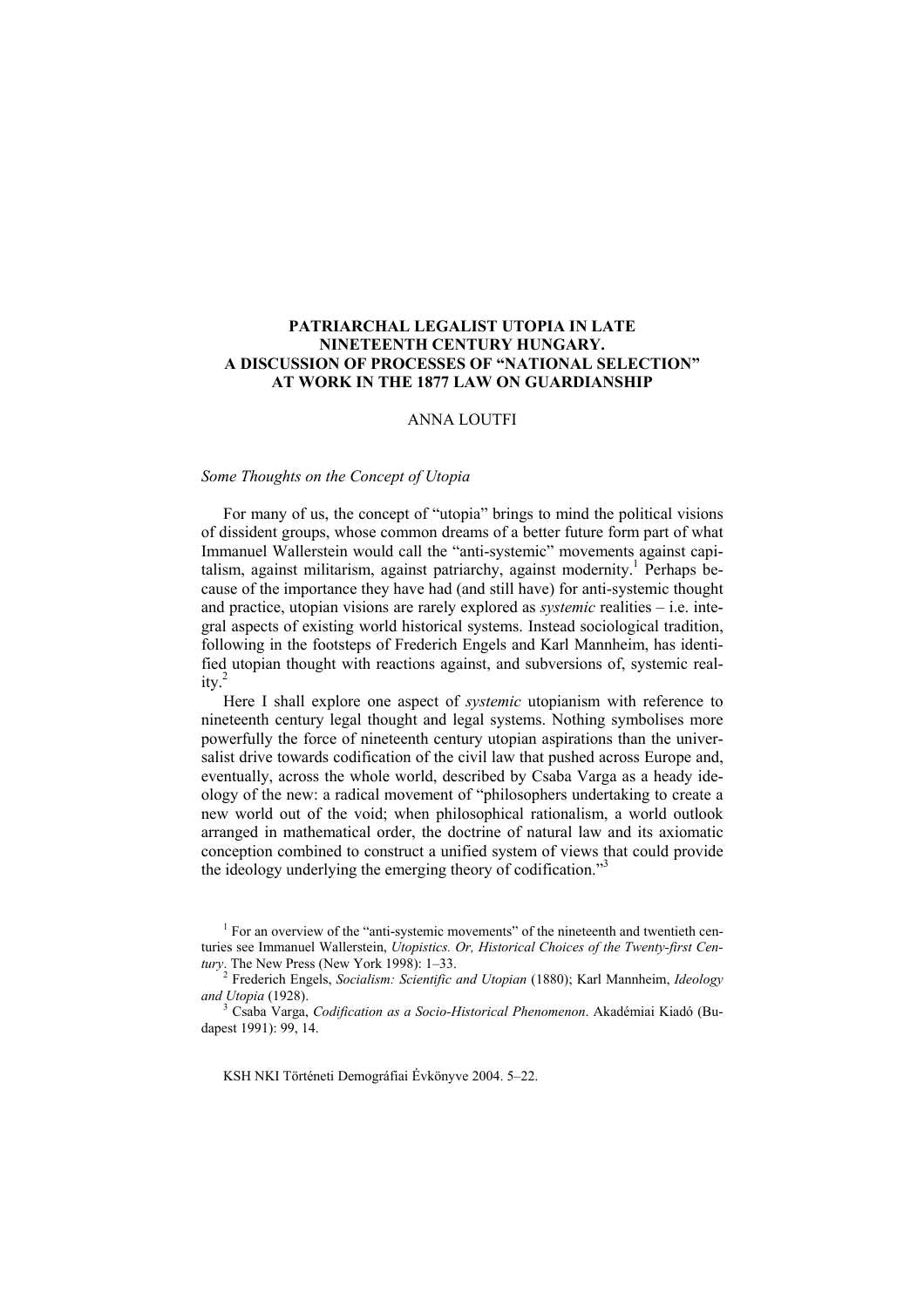In pursuing the idea of legal codification as a *utopian systemic movement*, I wish to go beyond utopia as anti-systemic dissent or (as in Engels' work) bourgeois ideology masquerading as anti-systemic dissent, and rethink it as the systematic and systemic articulation of new forms of (expanding) state power. Late eighteenth and early nineteenth century legal systems based on the principle of "one state, one code" were utopian programmes seized upon by different administrations as a means of achieving three distinct yet interrelated objectives. Firstly, codes could facilitate the integration of diverse populations within state borders through the abolition of diverse legal sources and the imposition of a single source of law. Secondly, codes could help to establish normative models for the interpersonal relations of the mass population. Finally, codes could function as imperial devices for incorporating border or peripheral zones – in the nineteenth century this was as true for the Tsarist empire and the Habsburg Monarchy as much as it was for the French Republic.<sup>4</sup> Thus the utopian aspirations of legal codification were translated into systemic programmes for imperial and national administrations. Much can (and waits to) be said about codification as a form of systemic utopia, embedded in modern, global processes of homogenisation. In this study I focus on the difficulty legal codification has had defining the proper place and function of women in modern society. Attempts to solve this "problem" resulted in the promotion of a nineteenth century national gender order I have named "patriarchal legalist utopia". I examine how this utopian solution was "sieved" through dominant legal discourses in late nineteenth century Hungary in the absence of a fully codified civil legal system there.

<sup>&</sup>lt;sup>4</sup> We cannot speak of a "legal system" for the Tsarist empire, since it produced no civil code throughout the nineteenth century and what statute books it managed to compile were far from being implemented uniformly across the whole empire. However, this did not mean that Russian code-makers were not engaged with the same utopian project as their "western" counterparts. For the attempt in the 1820s to draft a Russian civil code along French lines see William Benton Whisenhunt, *In Search of Legality. Mikhail M. Speranskii and the Codification of Russian Law.* Columbia University Press (New York 2001). In the Habsburg Monarchy, although the Austrian *bürgerliche Gesetzbuch* of 1811 failed to impose its "one code" upon all the territories of the empire, the code was certainly a tool of imperial expansion and can be treated as a product of older pushes toward socio-legal bureaucratic integration occuring during the reigns of Maria Theresa and Joseph II. See Heinrich Strakosch, *Privatrechtskodifikation und Staatsbildung in Österreich, 1753–1811*. Verlag für Geschichte und Politik (Wien 1976). Regarding the French Republic, the imperial role of the French *Code civil* (1804) in consolidating the famously ambiguous "natural frontiers" of France during the Napoleonic period is well known.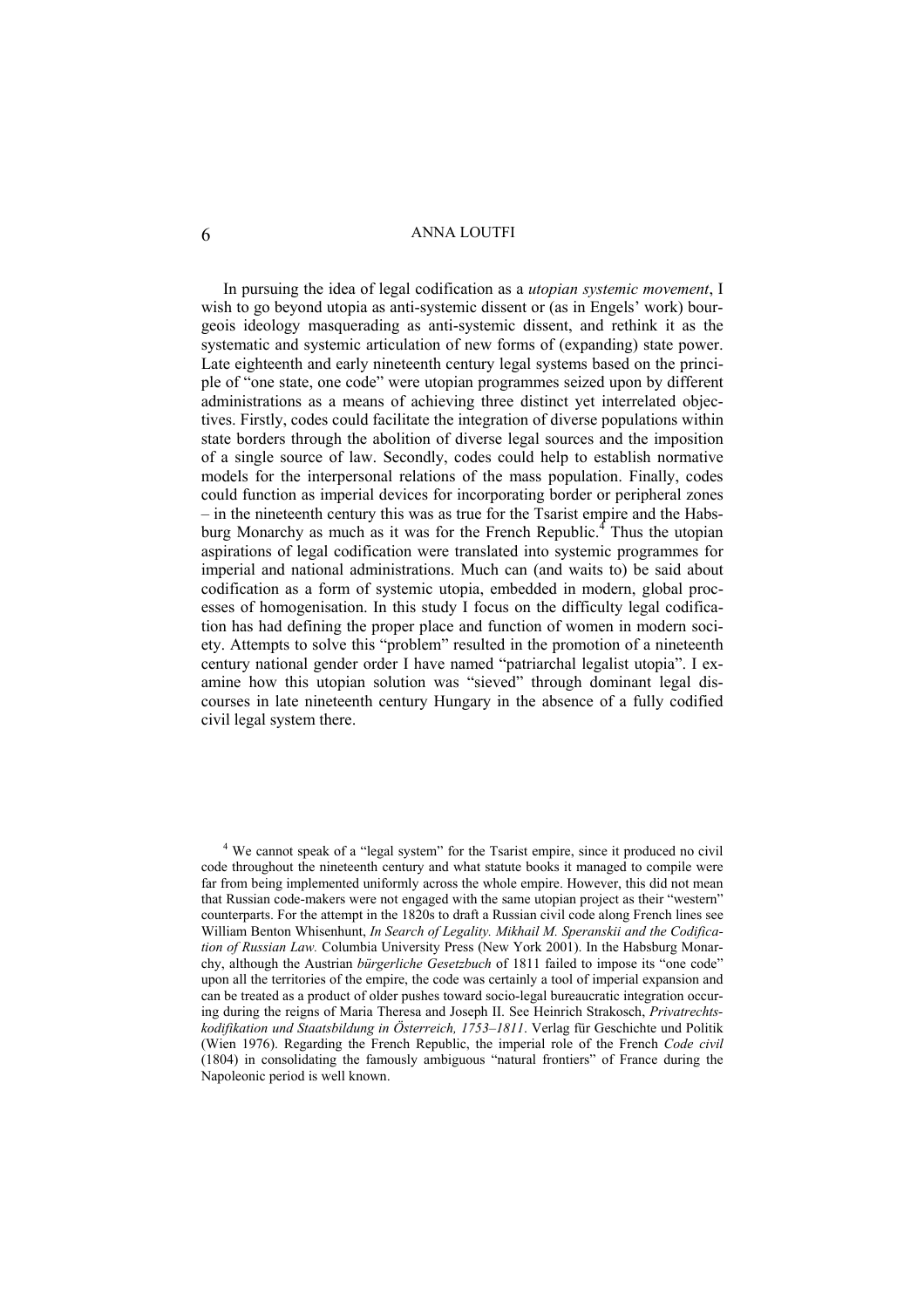### *Patriarchal Legalist Utopia*

An incredible amount of energy, the work of whole lifetimes, went into drafting legal codes that (it was hoped) could smooth out the contradictions of modernity. Codifiers were not dreamers and they were certainly not radicals in today's sense of the word; for the most part they were conservative legislators in state employ working to maintain and strengthen existing administrations: i.e. they were part of the system, not against it. What was innovative (and utopian) about the code-makers was their faith that certain contradictions threatening to destabilise state structures could be countered by regulation based upon a universal system of basic rules. *All* human activity could be regulated and, through regulation, stabilised and made productive for the modern state (the very messy and often tedious details of an early code such as the 1794 *Prussian Landrecht* and the clearer, more abstract style of the French and Austrian civil codes indicate the extent to which this tendency had to be modified by codifiers in the interests of clarity). $\frac{5}{3}$ 

One particularly tricky area of legal regulation was women's activity (recognised in social reform circles as "the Woman Question"). Since women's work in industrial or industrialising states could be classified as both productive and reproductive, women's labour could be located both inside and outside domestic spaces and it was not imagined that women could fill both functions simultaneously without serious social repercussions. The concern of Frederich Engels that industry was bad for women and the family, and his stark image of women delivering their babies "in the factory among the machinery" presented in *The Condition of the Working Class of England* (1844), was an image haunting law-makers and social dissenters alike in industrial and industrialising states.<sup>6</sup> But "the Woman Question" was addressed as a basic problem by law makers long before it became a pressing social issue in transnational feminist and social democratic movements. In the late eighteenth and early nineteenth century, codifiers and legal commentators in England, Prussia, France and Austria created the basic ground plans for four national legal systems, all of which took steps (of differing degrees) towards removing marriage from church jurisdiction and placing it in state control.<sup>7</sup> A movement was underway to create an

<sup>5</sup> In the words of Franz Wieacker: "The lawmaker's belief that it is possible to find an absolutely correct legal solution (in a given historical situation) made him presumptious enough to try to provide immutable prescriptions for all possible contingencies." See Wieacker, *A History of Private Law in Europe*. (Oxford 1995): 265.

 F. Engels, *The Condition of the Working Class in England*. In *Marx & Engels, Collected Works*, Vol 4 (New York 1975): 452. 7

 The ground plans were: the Prussian *Landrecht* (1794); the French *Code civil de francais* (1804); the Austrian *bürgerliche Gesetzbuch* (1811) and the rules underpinning English *Common Law*. English law differed from continental civil systems in that it was never codified and, as grand narrative would have it, was supposedly less subject to radical reform than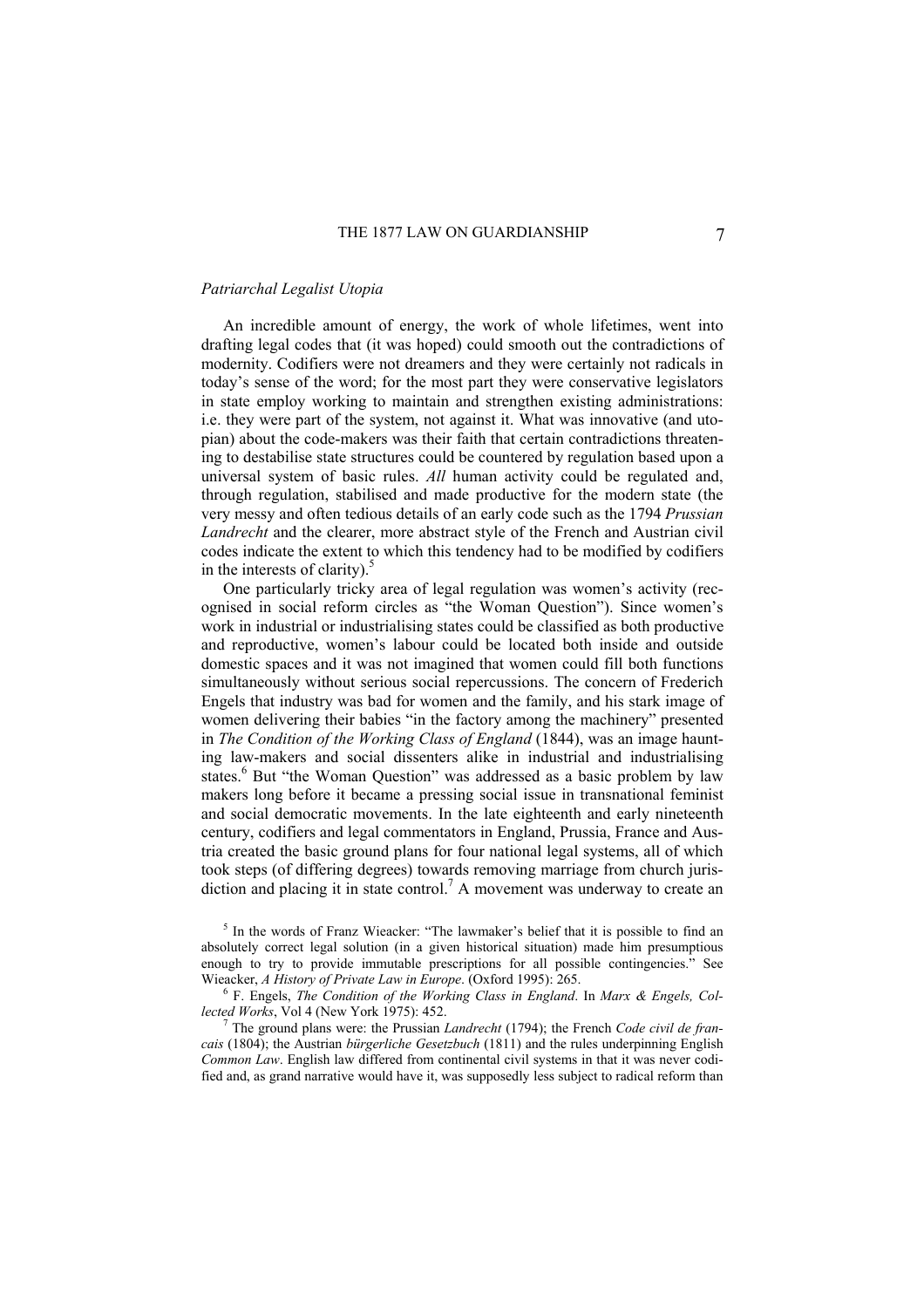important branch of secular law – marriage and family law – which became a major tool in the nineteenth century for constructing the ideal of the national family. Based on a gendered division of labour between the family home (reproductive, unwaged) and the workplace (productive, waged), an idealised vision of national family life was promoted in nineteenth century legislation based on the original ground plans – the codes. This utopian vision revolved on an axis dividing married and single women. Since the codifiers did not wish to leave the potentially productive activity of single women untapped, they relaxed forms of authority that had existed over single women and instituted legal controls over all social classes of married women – making wives subordinate to, and dependent on, their husbands. Ursula Vogel describes this gender order as "the artificial, state-made order of 'husband' and 'wife'."

**"[**M]arriage envelops both men and women in a web of mutual rights and obligations. … As a husband, a man has not only extensive powers but also enduring obligations towards his wife, be it in the form of maintenance, of protection of her interests towards third parties, of liabilities for her debts or of provisions for the livelihood of the widow. Conversely, a wife is not merely the subject of power in the sense of having no protected rights; she has definite, enforceable claims on her husband's support and on his property. The point is of course, that the pattern of mutuality is not symmetrical. It is structured by a prior norm which the key article of the [French] *Code civil* states as 'the husband owes his wife protection, the wife owes her husband obedience.' [Article 213, in force until 1938!]"

The total financial (and emotional) dependence of a wife upon her husband was intended to unite husbands across class boundaries in their new national

 $8$  Ursula Vogel, "The state and the making of gender. Some historical legacies", in Vicky Randall & Georgina Waylen (eds), *Gender, Politics and the State*. Routledge (London / New York 1998): 29–44, here 35.

 $\overline{a}$ 

the systems of the continent since it was based on an evolving system of legal precendent and common law tradition. I cannot help noticing, however, that the famous *Commentaries on the Law of England* by William Blackstone (1765–1769) were compiled and published in the late eighteenth century – the period when across the rest of Europe, committee after committee was being established to codify the civil law: the first great codification wave. The emergence of an "English legal system" corresponded to the emergence of continental legal systems and shared many of their features. (In her engaging study on patterns of inheritance law in Germany, France, England and the United States, Barbara Willenbacher argues that what she calls "legal ideology" has been responsible for obscuring some of the commonalities between civil and common law systems. See Willenbacher, "Individualism and Traditionalism in Inheritance Law" in *Journal of Family History*, Vol 28, No 1 (January 2003): 208–225). Furthermore, it strikes me that as a territory bounded by the sea, "England" and the contested terrain of "the United Kingdom" had less need for codified law since codification, as I have mentioned, played an important imperial role in unifying large tracts of *contiguous* lands (hence the first codification commitees were set up by sovereigns of the expansive eastern empires: Prussia, Austria and Russia). This is, however, for another study. 8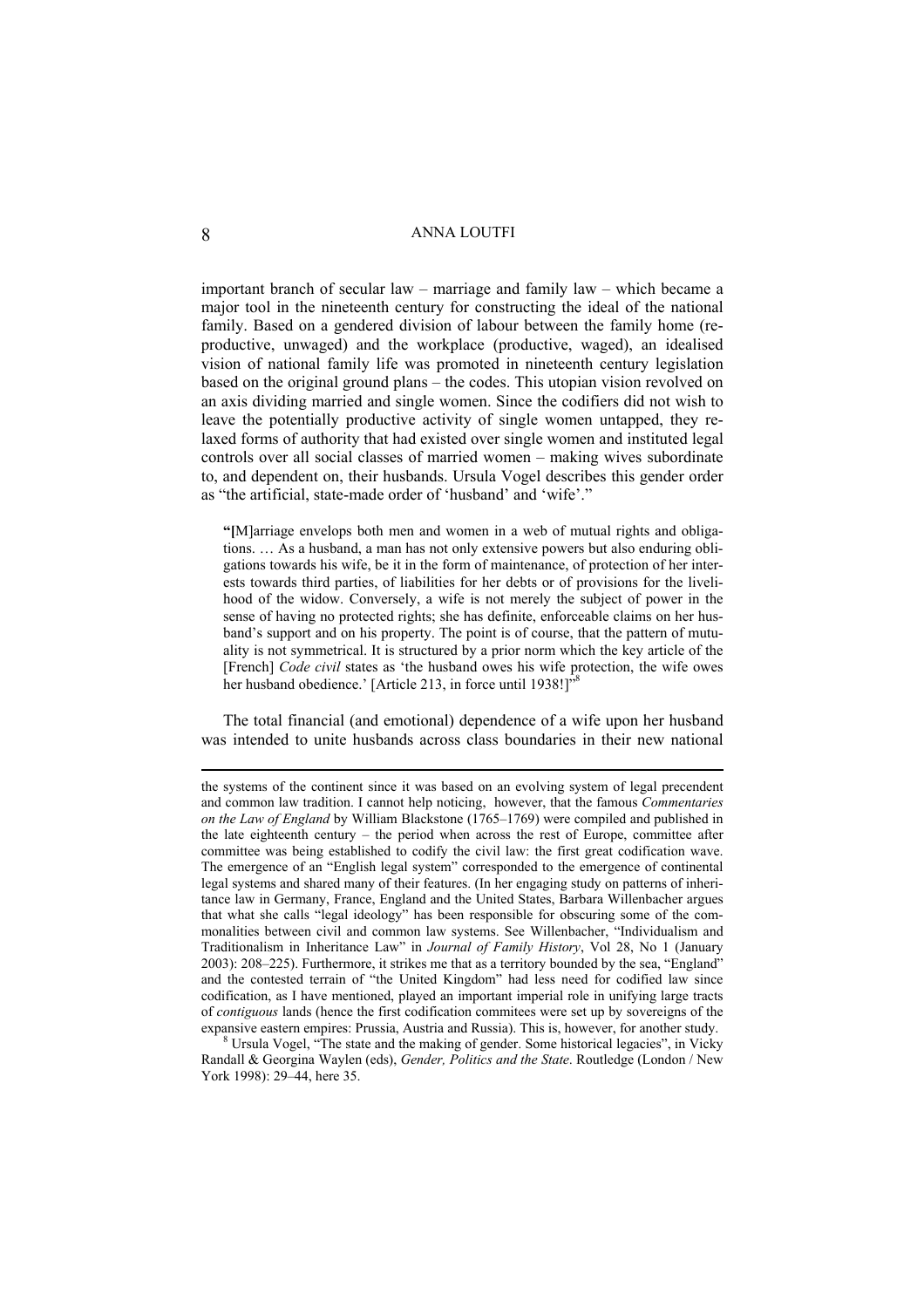function: that of maintaining the strict division of labour between husbands and wives and thereby ensuring the healthy reproduction of the national labour force. Immanuel Wallerstein notes: "what occured in the nineteenth century was something new. It represented a serious attempt to exclude women from what would be defined arbitrarily as income-producing work. The housewife was placed in tandem with the male breadwinner of the single-wage family."<sup>9</sup>

In the nineteenth century, *anti-systemic* utopians (including those who considered themselves to be critics of utopian ideas such as Frederich Engels) hoped for the "withering away" of the family as well as the state; reproductive activity within the family was regarded as a bar to the construction of productive social roles for women.<sup>10</sup> Systemic utopians on the other hand (such as codifiers and legislators of law in the nineteenth century industrial nations) hoped to strengthen the family as an important national institution by making marriage the legal basis of the national family and bringing marriage (and the family) under state control. The legal collaboration that they imagined between states and husbands – restricting married women's mobility, their waged activities and their financial and emotional independence – I call patriarchal legalist utopia.<sup>11</sup> As the "answer" to one of the most destablising problems of modern times, patriarchal legalist utopianism was designed to have a stablising function. It is in this stabilising function that laws regulating the family, emerging in different forms across the nineteenth century's industrial and industrialising world, must be contextualised for the purposes of analysis.

# *Patriarchal Legalist Utopia through the "Ideological Sieve" of Hungarian Family Law*

[T]he nationalist paradigm ... supplied an ideological principle of selection. It was not a dismissal of modernity but an attempt to make modernity consistent with the nationalist project.<sup>12</sup>

If, in the early nineteenth century, dominant nations had produced patriarchal utopian laws, two questions arise regarding Hungarian law. First, were patriarchal utopian laws considered desirable models for the Hungarian state in

<sup>9</sup> Wallerstein, *Utopistics*: 23.

<sup>12</sup> Partha Chatterjee, The Nation and its Fragments. Colonial and Postcolonial Histories. Princeton University Press (Princeton 1993): 121.

<sup>&</sup>lt;sup>10</sup> See Wendy Z. Goldman, "The origins of the Bolshevik vision: Love unfettered, women free", in *Women, the State and Revolution. Soviet Family Policy and Social Life 1917–1936.* Cambridge University Press (1993): 1–58.

<sup>&</sup>lt;sup>11</sup> Ursual Vogel refers to the "intermediary power" of the husband "between the state and his wife". Vogel, "The state and the making of gender": 37.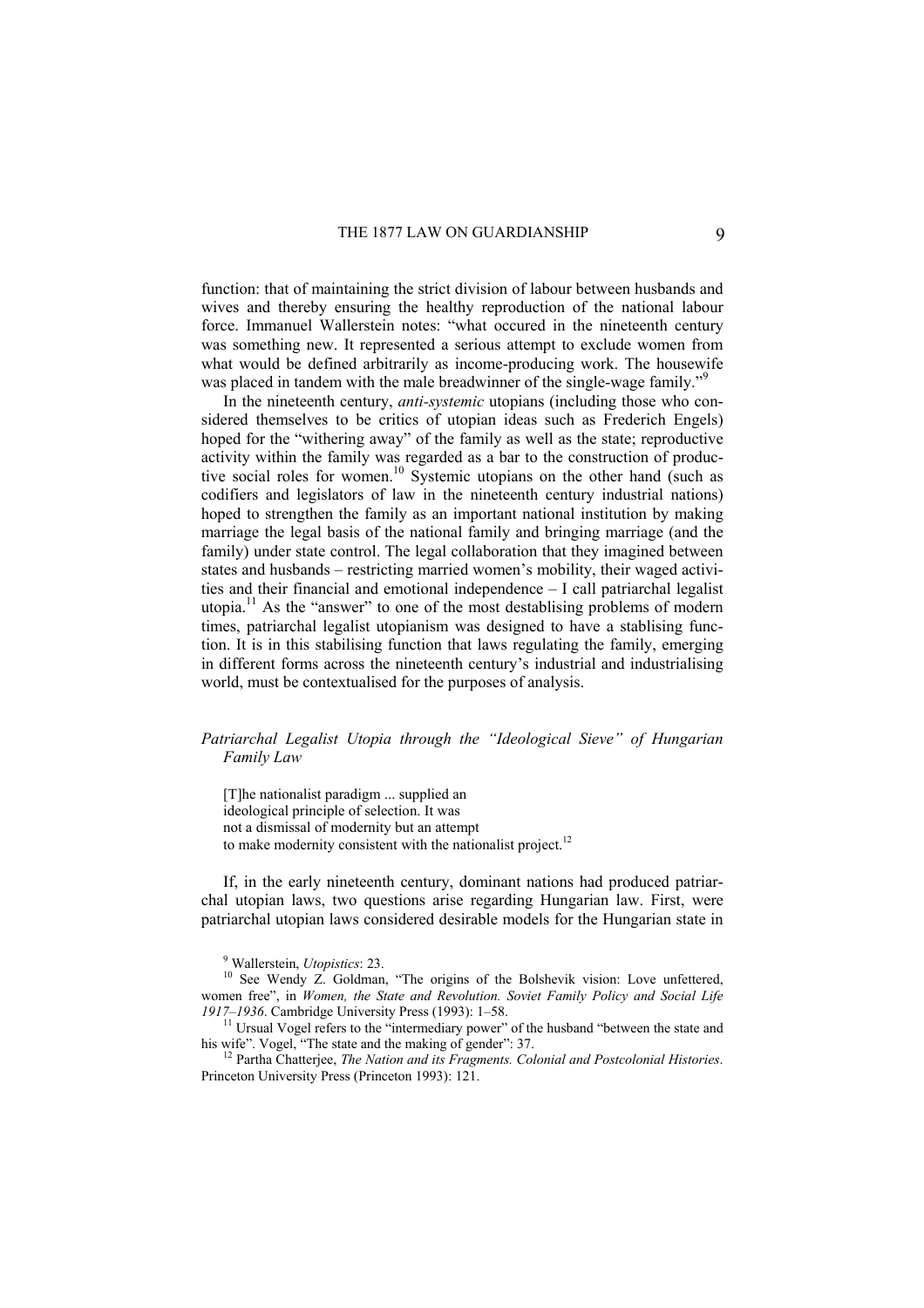the late nineteenth and early twentieth centuries? Second, if so, then were these laws directly transplanted, or was there an "ideological sieve", to borrow a metaphor from Partha Chatterjee, through which Hungarian reformers put imported legal models of family law?<sup>13</sup>

To the first question the answer is simple: there can be no doubt that "the Western legal system" was constructed as a set of models in Hungary. Hungary had no civil legal system as such until the full codification of law along Soviet lines in 1959 and was characterised, for the duration of the nineteenth and early twentieth centuries, by a legal culture located for the most part in the courts and in legal scholarship, supported at the legislative level by a somewhat chaotic set of partial codifications and statutory laws. It is not possible to go into the multiple explanations for this situation, which characterised much of Eastern Europe. What is important for our purposes, is that in the absence of a national legal system, every partial codification of Hungarian law was seen as a step closer to Hungarian national unity, independence and the achievement of a legal state along Western European lines, with Western European codes seen as positive legal models. (The civil marriage law of 1895, for example, replaced eight previously operational matrimonial codes.)<sup>14</sup> The idea of the Western legal model promoted an idealised vision of the West as a place where state and national borders harmonised. Dominant legal discourses in Hungary reinforced an occidentalist vision of the West as a terrain of "happy marriages" between nations and states, where national cultures had "generally matched state borders, and [were] therefore politically more stable".<sup>15</sup> Family law was especially suited to this narrative since in Hungary, as elsewhere, legal discourses emphasised a profound link between the family and the nation state. Hungarian legal scholars in the field of family law summarised tendencies in "dominant European legal systems" before going on to describe basic tenets (and of course "unique features") of Hungarian law. The construct of "Hungarian family law" helped to politically stabilise Hungarian nationhood as a historic unity in need of codification, but depended for its coherence on a parallel construction –

<sup>&</sup>lt;sup>13</sup> Ibid: 117.

<sup>&</sup>lt;sup>14</sup> Hungarian Justice Minister Dezső Szilágyi, justifying the new civil marriage bill in 1893, wrote that "legal unity is an expression of civil equality and political and national unity", going on to describe state control of marriage as a step towards full legal codification in tune with the codes of Austria and "the majority of Western European states". See the justification of the civil marriage bill, Documents of the Lower House, 1892–1897 (Vol 15): 26. 15 Glenda Sluga, "Narrating Difference and Defining the Nation in Late Nineteenth and

early Twentieth Century 'Western' Europe", in *European Review of History*, Vol 9, No 2 (2002): 183–197, here 184.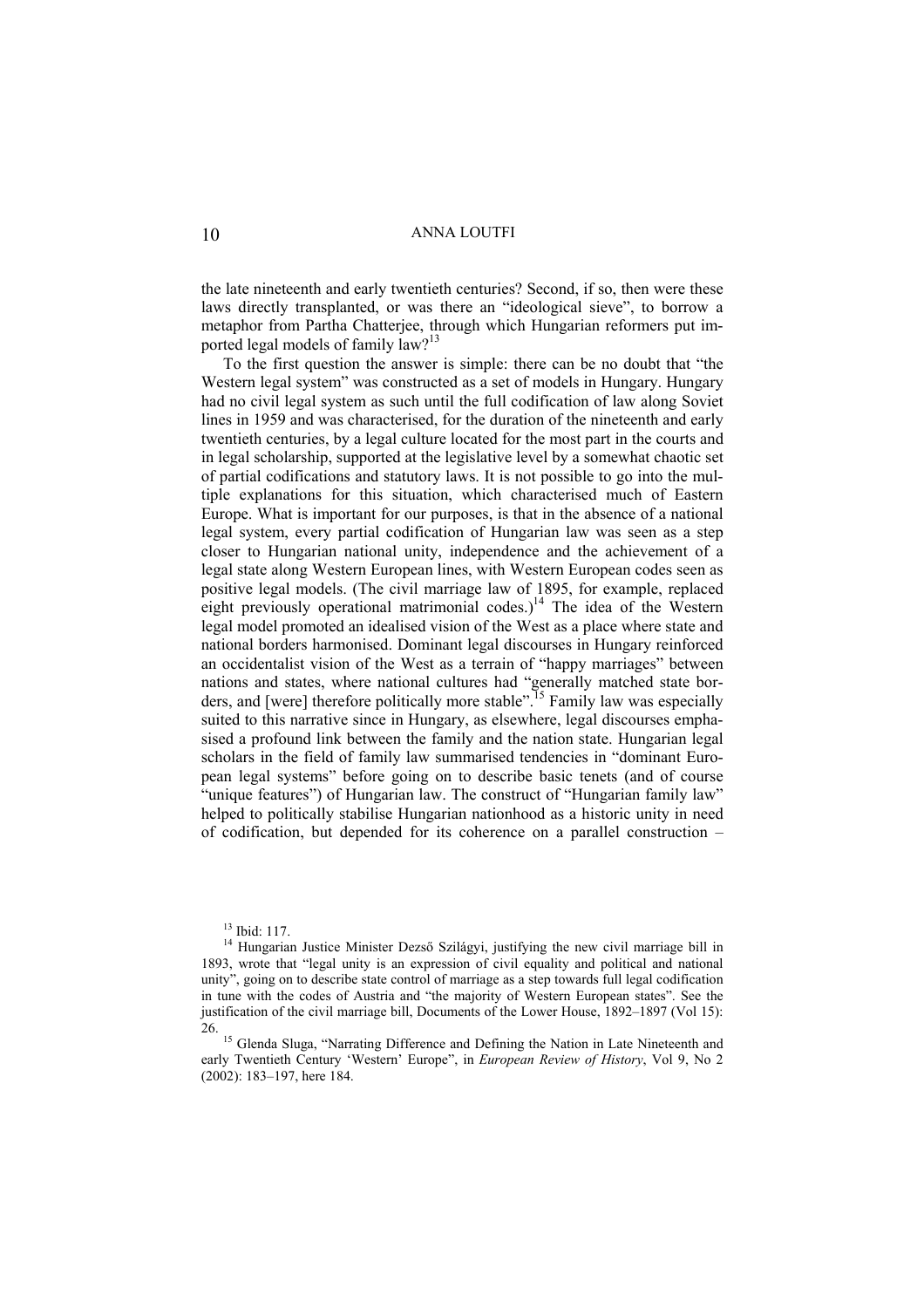"Western law" – of codified models (reflecting the coherence and stability of Western nation statehood).<sup>16</sup>

In answer to the second question regarding legal transplantation processes, we should refrain from concluding that just because Western law was idealised as a set of models in Hungarian judicial culture, it was therefore "received" without any defined selection process. Across nineteenth century Europe, the premises of codified law regarding the legal and financial dependence of married women and their subordination in the marital home were gradually undermined by economic uncertainties and social instabilities, leading law reformers to consider strengthening "the family" by increasing women's legal independence: protecting poor women from "incompetent, lazy or unprincipled husbands" – as English legislators claimed to be doing with the Married Women's Property Act of 1870 – and protecting upper class women and families from bankruptcy, a phenomenon which was described by the future Hungarian Justice Minister in 1877 as caused by "market forces" and the "personal immorality" of male heads of households.<sup>17</sup> The second half of the nineteenth century saw a series of concerted campaigns against codified law led by women's organisations and law reformers on behalf of married women.18 This is an important consideration when evaluating the impact of legal currents in family law

<sup>16</sup> In 1885 a leading Hungarian legal scholar of family law, Mihály Herczegh, stated that more than any other branch of law, family and inheritance law reflected "most faithfully" the national character and the organic development of a national legal system. This discourse characterises nineteenth century scholarship in Hungarian family law. See Herczegh, *Magyar családi és öröklési jog*. (Budapest 1885): iii & 144. György Jancsó's *Hungarian Marital Property Law* is typical of nineteenth century scholarship on family law, analysing the "dominant legal systems" of Western European nations in order to set out a distinct "Hungarian legal system". See Jancsó, *Magyar Házassági Vagyonjog* (Budapest 1888): v–vii &  $1-45$ .<br><sup>17</sup> For an account of concerns that working class men were ruining families in England

see Mary Lyndon Shanley, *Feminism, Marriage and the Law in Victorian England*. Princeton University Press (Princeton 1993): 77. For the similar concerns of Dezső Szilágyi (opposition MP, later Hungarian Minister of Justice) regarding *property-owning* men see the debate in the Lower House of the Hungarian parliament over the bill on guardianship law: parliamentary sitting of June 15, 1877. Vol XI (1875–1878): 102.<br><sup>18</sup> In Imperial Germany of the 1890s, where a new civil code was being prepared, the

German *League of Progressive Women's Associations* attacked the assumptions of the Prussian legal system regarding married women. Organised protest against the civil law codes began in the 1830s in England and France. See Irene Stoehr, "Housework and motherhood: debates and policies in the women's movement in Imperial Germany and the Weimar Republic", in G. Bock & P. Thane, *Maternity and Gender Policies. Women and the Rise of the European Welfare States, 1880s–1950s*. Routledge (London / New York 1991): 213–232; also Karen Offen & Susan Groag Bell (eds*), Women, the Family, and Freedom. The Debate in Documents. Vol 1, 1750–1880*. Stanford University Press (1983): 143–161; Claire Goldberg Moses, *French Feminism in the 19<sup>th</sup> Century* (New York 1984): 104; Shanley, *Feminism, Marriage and the Law*: 17.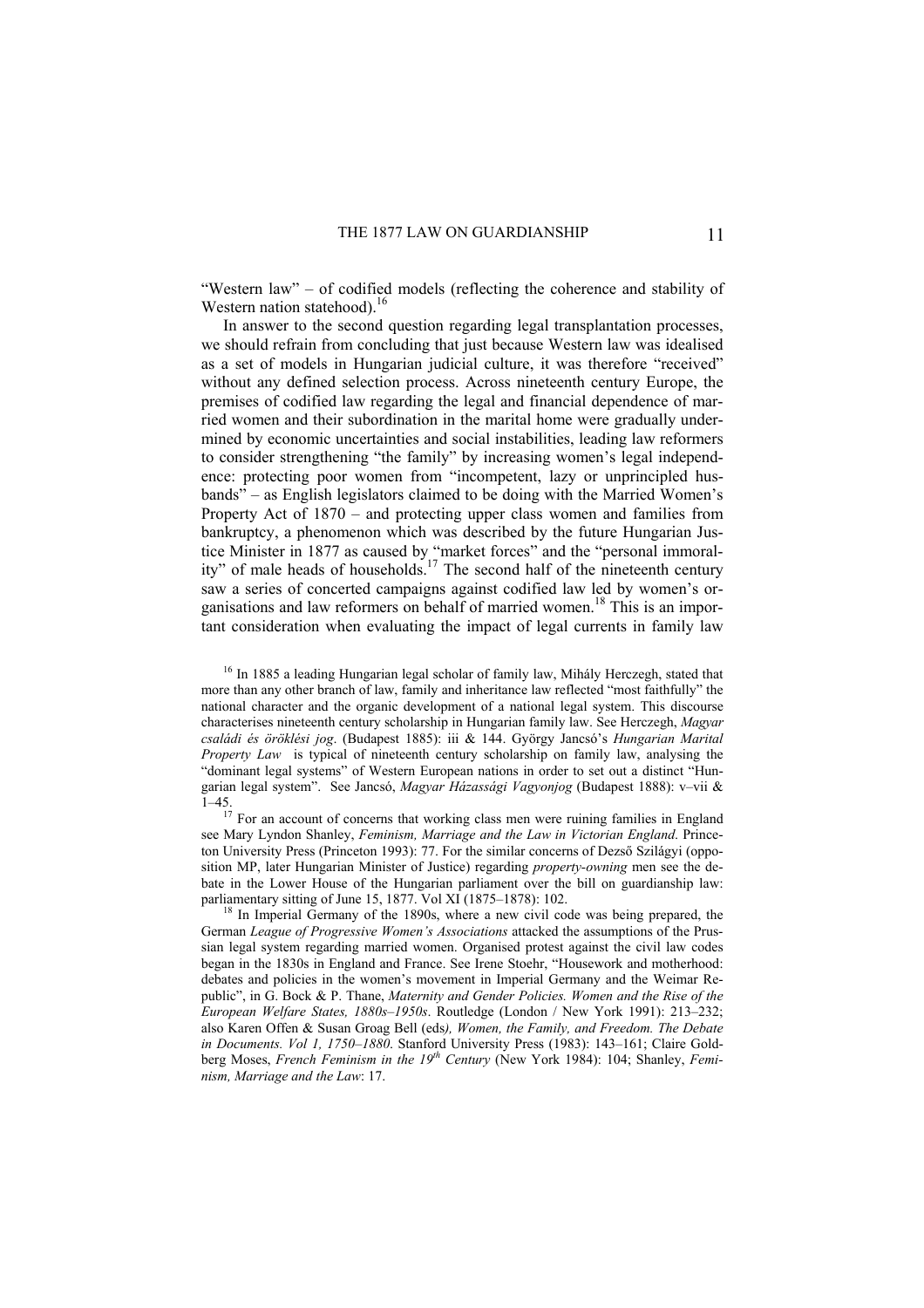flowing from "west" to "east" since the increasing equation of married women's partial independence with late nineteenth and early twentieth century "progress" influenced the way in which family legal models were received by "non-western" states – a process I call "national selection".<sup>19</sup> Between 1877 (Hungary's first attempt to codify aspects of family law) and 1928 (the first full draft of a Hungarian civil code to become an accepted legal source in the courts), Hungarian law reformers selected aspects of Western family law perceived to meet the needs of their country in assisting its economic, social and political progress towards what they perceived to be fully united nation statehood.

### *Local Conditions in Hungary and Statute 1877: XX (Law on Guardianship)*

When the 1877 guardianship law was promulgated in Hungary, no comprehensive legislation on the family then existed – no civil law of marriage upon which family legislation might have been based. Although the 1877 law was regarded as a significant step towards full codification of the Hungarian civil law, it concerned only one aspect of family life – guardianship – and emerged as a *temporary* solution in the absence of a comprehensive national framework for family law and other aspects of civil-legal relations, which would have provided legal guidelines for the regulation of marriage and divorce, marital property, inheritance and male and female employment, among other legal issues. When the bill on guardianship law was originally submitted to the Lower House of the Hungarian parliament in 1876, some MPs chose to oppose it (arguing for removal of guardianship-related issues from the legislative agenda) on the grounds that it made no sense to systematise aspects of family law in the absence of a national code.<sup>20</sup> Another important feature of the bill was its primary concern with propertied families. The bill did not address the family as a national ideal, but sought to avoid "unnecessary" legal intervention by the state into the family, a sphere conceived in the main with reference to

<sup>&</sup>lt;sup>19</sup> Partha Chatterjee has extensively theorised the process of selection with which nationbuilders "outside" the core regions of Europe imagined their own national cultures into being in his celebrated work: *The Nation and its Fragments. Colonial and Postcolonial Histories*. Princeton University Press (Princeton 1993). The expression "national selection" I have devised on the basis of Chatterjee's thesis in order to suggest a process of nation-building outside of the European core that is seen to be in tune with general progressive developments of the time ("national selection" being, obviously, a play on words exploiting the inherent idea of progress in the Darwinian notion of "natural selection").

 $20$  This objection opened the first debate over the bill at the parliamentary sitting of the Lower House, May 1, 1877.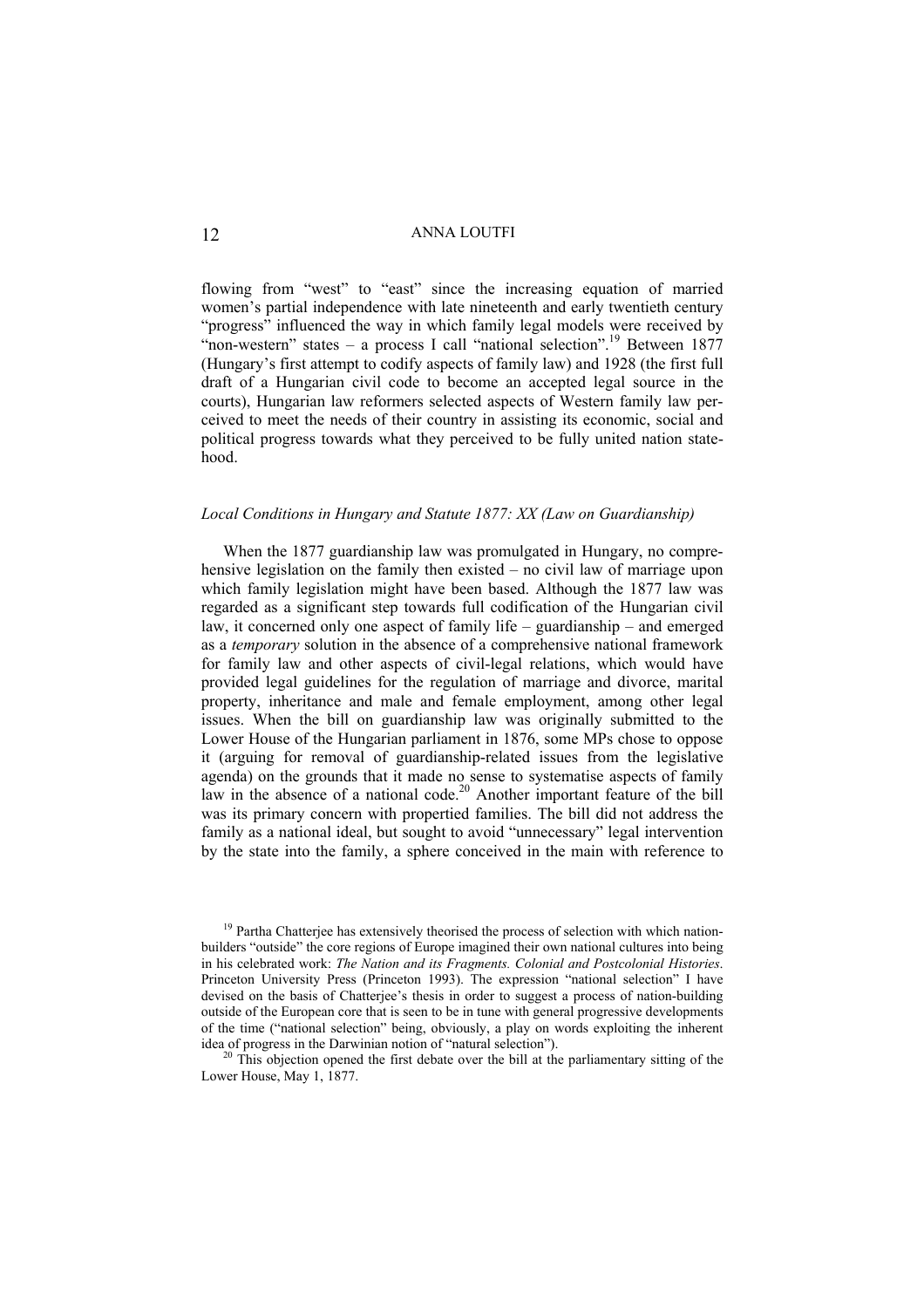families of the elite.<sup>21</sup> We must bear in mind that by the late 1870s, although the recently unified capital of Budapest had begun an important social, economic, political and cultural role in the general nation-building project – absorbing large numbers of migrants from the surrounding regions of the country throughout the late nineteenth century and facilitating general integration of the population – the capital's law-makers were not yet attempting to define "normative" laws for the nation (this trend would take off in the 1880s, in the years running up to the promulgation of the Hungarian civil marriage law).<sup>2</sup>

The presence of these conditions makes the 1877 law on guardianship an interesting "case study" for analysing transnational legal developments in the nineteenth century, helping to identify contradictions that set up the early natural law codes of Europe as models for Hungary, while at the same time undermining them as inadequate bases for the future development of Hungarian family law. By way of illustrating the more significant aspects of the 1877 law I have chosen to tabulate legal definitions of the most important terms pertaining to gendered authority within the family in nineteenth century "Hungarian" law, before and after 1877 (see Tables 1, 2 & 3 below). The key terms are "paternal authority" (*atyai hatalom*), "parental authority" (*szülői hatalom*), "natural and legal guardianship" (*természetes és törvényes gyámság*) and "statutory guardianship" (*gyámság*).

 $21$  The law's basic objective was to define legal authorities within the family and within the state administration deemed competent to dispose of the property of legal minors and orphans. The Hungarian Prime-Minister and Minister of the Interior, Kálmán Tisza, outlined the law's basic objectives and drew attention to the legislative reluctance to deal with the private institution of the family in his 1876 justification of the original bill. See the Docu-<br>ments of the Lower House 1875–1878 (Vol 10): 404–405

 $^{22}$  On the relation between national development and the capital see György Ránki, "The Role of Budapest in Hungary's Economic Development", in Ránki (ed), *Hungary and European Civilization,* Akadémiai Kiadó (Budapest 1989): 163–180. My understanding of the term "normative" law is here based on the definition by John Eekelaar, who defines law as "normative" when it serves to spread norms "throughout a society viewed as actually or potentially an integrated whole". See Eekelaar, "Family Law and Social Control", in Eekelaar & Bell (eds), *Oxford Essays in Jurisprudence III*, Clarendon Press (Oxford 1987): 125– 144, here 126.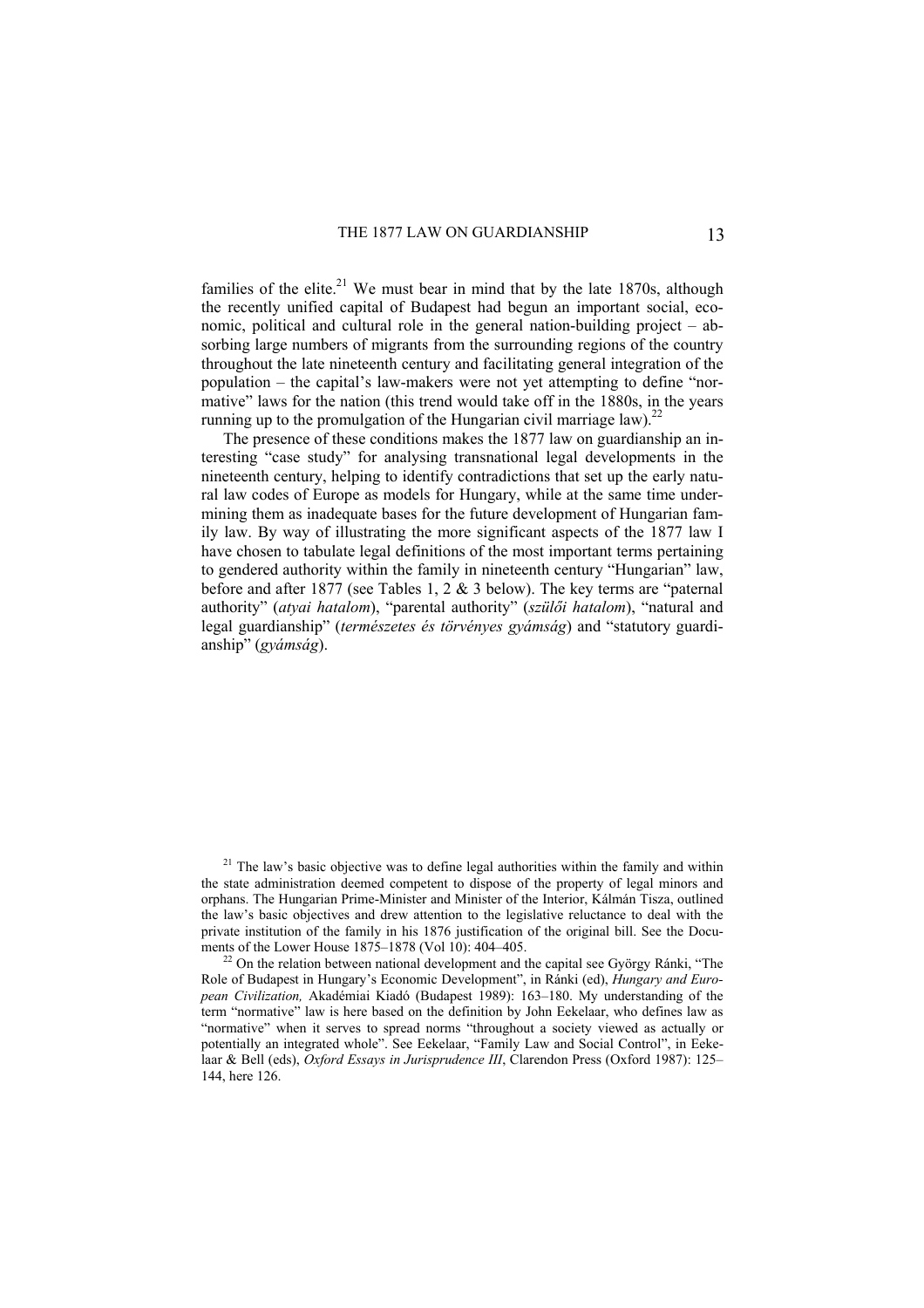*1. Legal Definitions of Gendered Authority in the Family in Hungary before 1877* 

|                                  | Father                                                                                                                                                                                                                                                                                                                                                                                                             | Mother                                                                                                                                                                                                                                                     |  |
|----------------------------------|--------------------------------------------------------------------------------------------------------------------------------------------------------------------------------------------------------------------------------------------------------------------------------------------------------------------------------------------------------------------------------------------------------------------|------------------------------------------------------------------------------------------------------------------------------------------------------------------------------------------------------------------------------------------------------------|--|
| Tripartitum<br>$(1628 - 1877)^*$ | Paternal authority (atvai hatalom):<br>Authority to punish or lock up a<br>child or claim the child back from a<br>third party. Authority to administrate<br>property in the male inheritance line<br>on behalf of the child.<br>guardianship<br>Natural<br>legal<br>and<br>(természetes és törvényes gyámság):<br>Authority to administrate property in<br>the female inheritance line on behalf<br>of the child. | Natural<br>legal guardianship<br>and<br>(természetes és törvényes gyámság):<br>Authority to administrate property of<br>child upon the death of the child's<br>father, unless the father excludes the<br>mother from holding this position in<br>his will. |  |
|                                  | Both parents obliged to bring up,<br>maintain and discipline the child.                                                                                                                                                                                                                                                                                                                                            |                                                                                                                                                                                                                                                            |  |

\* Legal definitions existing in written law prior to 1877 are here taken from the primary source of Hungarian noble law, the *Tripartitum* by István Werbőczy: a compilation of received roman and canon law published in 1514 and translated into Hungarian in 1571 under the title of *The Triple Book of Hungarian Noble Customary Law* (*Nemes Magyarország szokásjogának Hármaskönyve*). The *Tripartitum* became a primary legal source for statutory law in Hungary in 1628 and in Transylvania in 1698.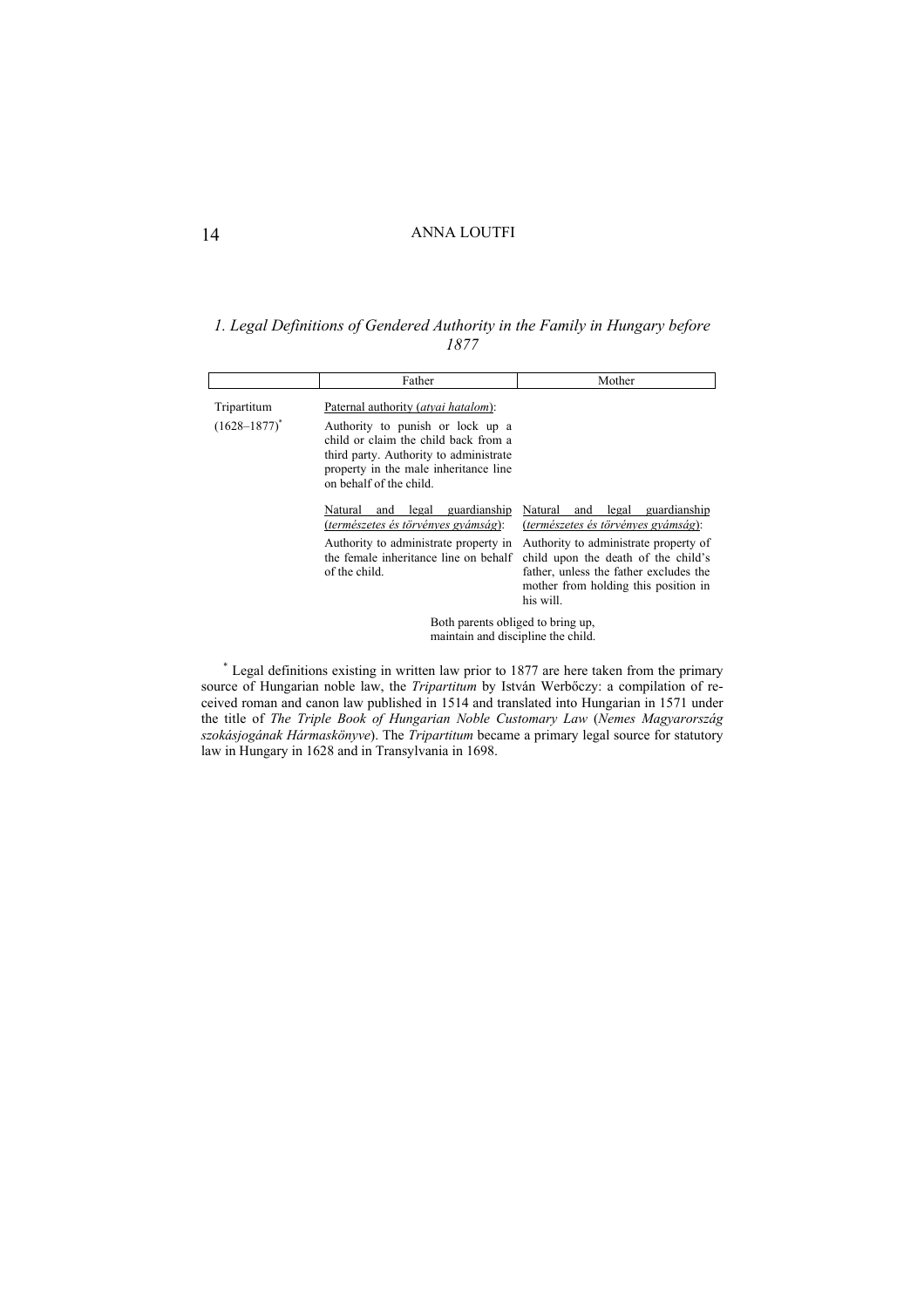*2. Legal Definitions of Gendered Authority in the 1876 Bill on Guardianship Law* 

|                                                                                                                                                   | Father                                                                                                                                                                                                                                                                                                                                                                                                                                                                                                                                                                                                                                                                                                                       | Mother                                                                                                                                                                                                                                                                                                                                                                                                                                                                                                                                                                 |
|---------------------------------------------------------------------------------------------------------------------------------------------------|------------------------------------------------------------------------------------------------------------------------------------------------------------------------------------------------------------------------------------------------------------------------------------------------------------------------------------------------------------------------------------------------------------------------------------------------------------------------------------------------------------------------------------------------------------------------------------------------------------------------------------------------------------------------------------------------------------------------------|------------------------------------------------------------------------------------------------------------------------------------------------------------------------------------------------------------------------------------------------------------------------------------------------------------------------------------------------------------------------------------------------------------------------------------------------------------------------------------------------------------------------------------------------------------------------|
| Draft bill on guardianship law,<br>submitted to the Lower House<br>November 14, 1876 by<br>on<br>Hungarian Interior<br>Minister,<br>Kálmán Tisza. | Parental authority (szülői hata-<br>$lom)$ :<br>Authority to bring up and disci-<br>pline the child; to claim the child<br>back from the illegal custody of<br>another party. Included within<br>the framework of the father's<br>parental authority is:<br>The <i>duty</i> (as head of the<br>(1)<br>household) to act as natural<br>and legal guardian (ter-<br>mészetes és törvényes gyám)<br>$-$ i.e. to administrate prop-<br>erty on behalf of the child;<br>(ii) The authority to exclude the<br>mother from holding the po-<br>sition of natural and legal<br>guardian;<br>(iii) The authority to appoint a<br>statutory guardian $(g\gamma\acute{a}m)^{*}$<br>Women may not be appointed<br>as statutory guardians. | Parental authority (szülői hata-<br>$lom)$ :<br>In the absence of a legal and<br>natural father, the authority to<br>bring up and discipline the child;<br>to claim the child back from the<br>illegal custody of another party.<br>Included within the mother's<br>parental authority is:<br>(i) The <i>right</i> to act as <u>natural</u><br>and legal guardian (ter-<br>mészetes és törvényes gyám)<br>in the absence of the father,<br>unless the father excludes<br>the mother from holding this<br>position.<br>* This right may be extended to<br>grandparents. |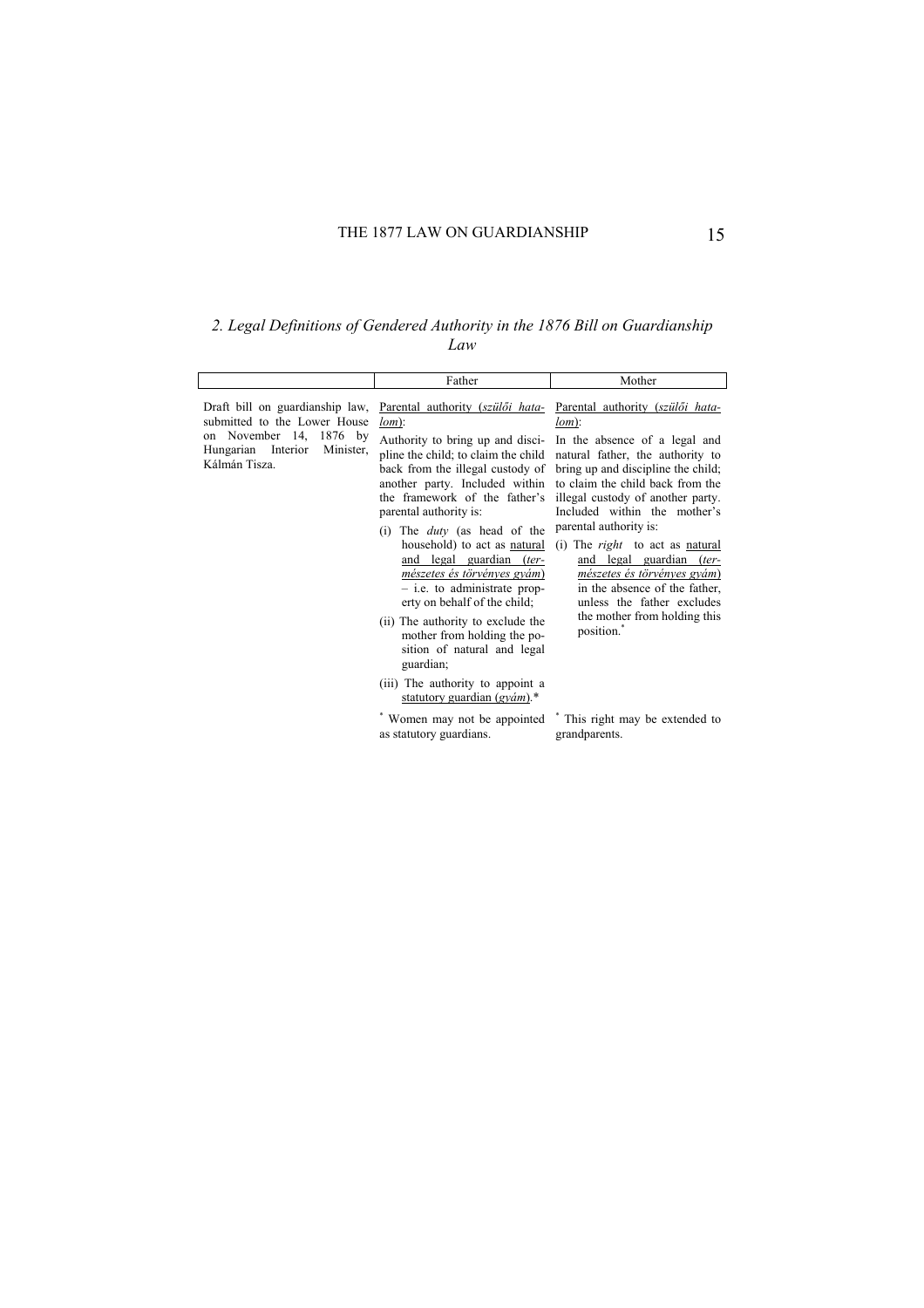*3. Legal Definitions of Gendered Authority in the 1877 Guardianship Law* 

|                                           | Father                                                                                                                                                                                                                                                                                                                                                                                                                                                                                                                                                                                                                                                                                                                                                                                                                        | Mother                                                                                                                                                                                                                                                                                                                                                                                                                                                                                                                                                                        |
|-------------------------------------------|-------------------------------------------------------------------------------------------------------------------------------------------------------------------------------------------------------------------------------------------------------------------------------------------------------------------------------------------------------------------------------------------------------------------------------------------------------------------------------------------------------------------------------------------------------------------------------------------------------------------------------------------------------------------------------------------------------------------------------------------------------------------------------------------------------------------------------|-------------------------------------------------------------------------------------------------------------------------------------------------------------------------------------------------------------------------------------------------------------------------------------------------------------------------------------------------------------------------------------------------------------------------------------------------------------------------------------------------------------------------------------------------------------------------------|
| Statute 1877: XX<br>(Law on Guardianship) | Paternal authority (atvai hatalom):<br>The authority<br>to administrate<br>property of the child (including the<br>holding of usufructory rights over<br>that property) and to act as the<br>child's legal representative. In-<br>cluded within the framework of<br>paternal authority is:<br>(i) The authority to exclude the<br>mother from holding the posi-<br>tion of natural and legal guard-<br>ian (természetes és törvényes<br>$gv$ ám):<br>(ii) The authority to appoint a<br>statutory guardian $(gyám)$ ;<br>* Women may not be appointed as<br>statutory guardians.<br>(iii) Parental authority (szülői<br>hatalom):<br>Covers the following areas vis-a-<br>vis the child's welfare:<br>- upbringing<br>- discipline and supervision<br>- health<br>- moral instruction<br>- place of residence<br>- occupation | Parental authority (szülői hatalom):<br>To discipline the child in the<br>common family home (mother's<br>authority here shared with the<br>father).<br>In the absence of the natural and<br>legal father, parental legal authority<br>covers the following areas vis-a-vis<br>the child's welfare:<br>upbringing<br>- discipline and supervision<br>$-$ health<br>- moral instruction<br>- place of residence<br>- occupation<br>Mother becomes the natural and<br>legal guardian (természetes és<br>$törvényes gyám$ in the absence of<br>the father, unless the father ex- |
|                                           |                                                                                                                                                                                                                                                                                                                                                                                                                                                                                                                                                                                                                                                                                                                                                                                                                               | cludes the mother from holding this<br>position.<br>As natural and legal guardian a<br>mother's authority is not equivalent<br>to paternal authority, but is subject<br>to restrictions by other family<br>members and / or by the state's<br>guardianship<br>authorities<br>$(g\gamma\acute{a}m)$<br>hatóság).                                                                                                                                                                                                                                                               |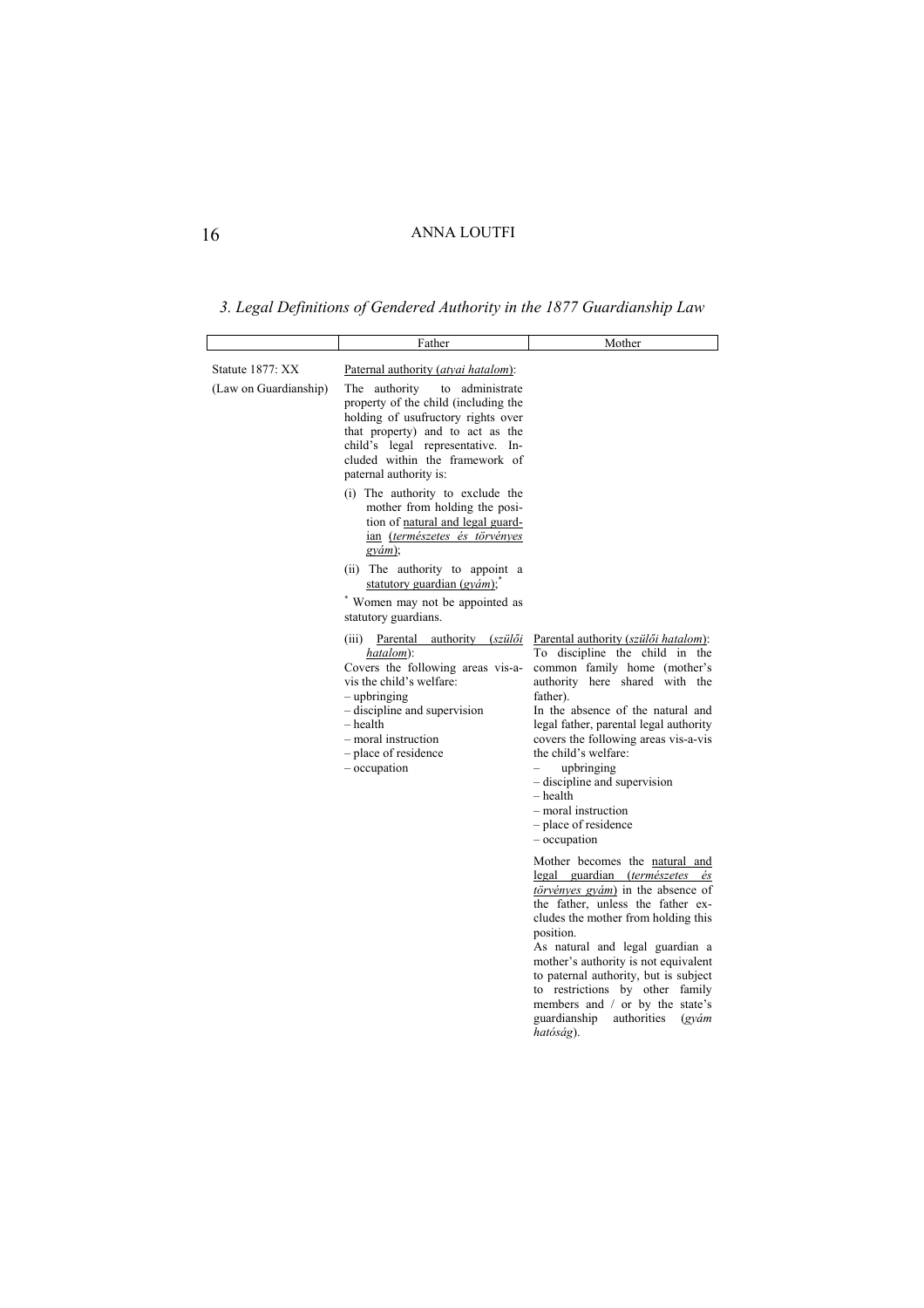A brief glance at the tables is enough to see that the 1877 law brought with it increased legal specification and an expansion of the conceptual frameworks in which both "paternal" and "parental" authority were embedded. Table 3 shows that in 1877 paternal authority became more independent than other forms of authority within the family regarding the financial and legal arrangements of minors. All forms of family authority were explicitly subordinated to paternal authority regarding the basic well-being of, and provision for, minors. On the other hand, the 1877 law emphasised joint forms of parental authority in the area of supervision and discipline of minors within the family home.<sup>23</sup>

Tables 1 and 2 suggest forces of change pulling a legal construction of "the family" based on women's legal and financial incapacity and a subordinated "place" in the marital home into shape. But in Hungary, where no national system of law provided a hierarchical framework for conceptualising male superiority over women *in marriage*, legal constructions of the family such as the 1876 bill on guardianship, which focussed on the rights and duties of "parents" and dispensed with the category of "paternal authority", were fuzzy regarding differences between paternal and maternal legal status and between male-headed and female-headed households. What we see in Table 3 is the "correction" of this tendency. If we refer to the parliamentary discussion that took place over the bill it becomes apparent that the "model" codes were significant factors influencing the process of clarification. Some of the more heated parts of this long debate (March 14 – July 3, 1877) were caused by confusion over the bill's (vague) definitions of "parental authority ", "paternal authority" and "guardian" – resulting in a bombardment of questions and need for clarification on the part of the opposition. "What is meant by 'paternal authority'?" demanded Dezső Szilágyi, "for it must be clearly defined."

"Through this law 'paternal authority' will be dispensed with and 'parental authority' will enter in its place; 'parental authority' is defined in such a way that we do not find the paternal entitlements which are in place today. What will happen to these entitlements?"24

Szilágyi was clearly worried that the bill might dissolve the increasingly exclusive relationship between *male* heads of households and specific spheres of financial and legal activity. Count Albert Apponyi, whose complaint that the bill would grant paternal forms of authority to mothers of illegitimate children and who called the attention of the House to the specific gender order laid out

 $23$  1877: XX, 26, 8, stipulated that mothers had no parental authority while the father practiced paternal authority over the children; 1877: XX. 10. §. made discipline in the home (*házi fegyelem*) and supervision of minors (*felügyelet*) the exceptions to this rule, granting

<sup>&</sup>lt;sup>24</sup> Parliamentary sitting of May 3, 1877. Minutes of the Lower House, Vol X (1875– 1878): 376, 360.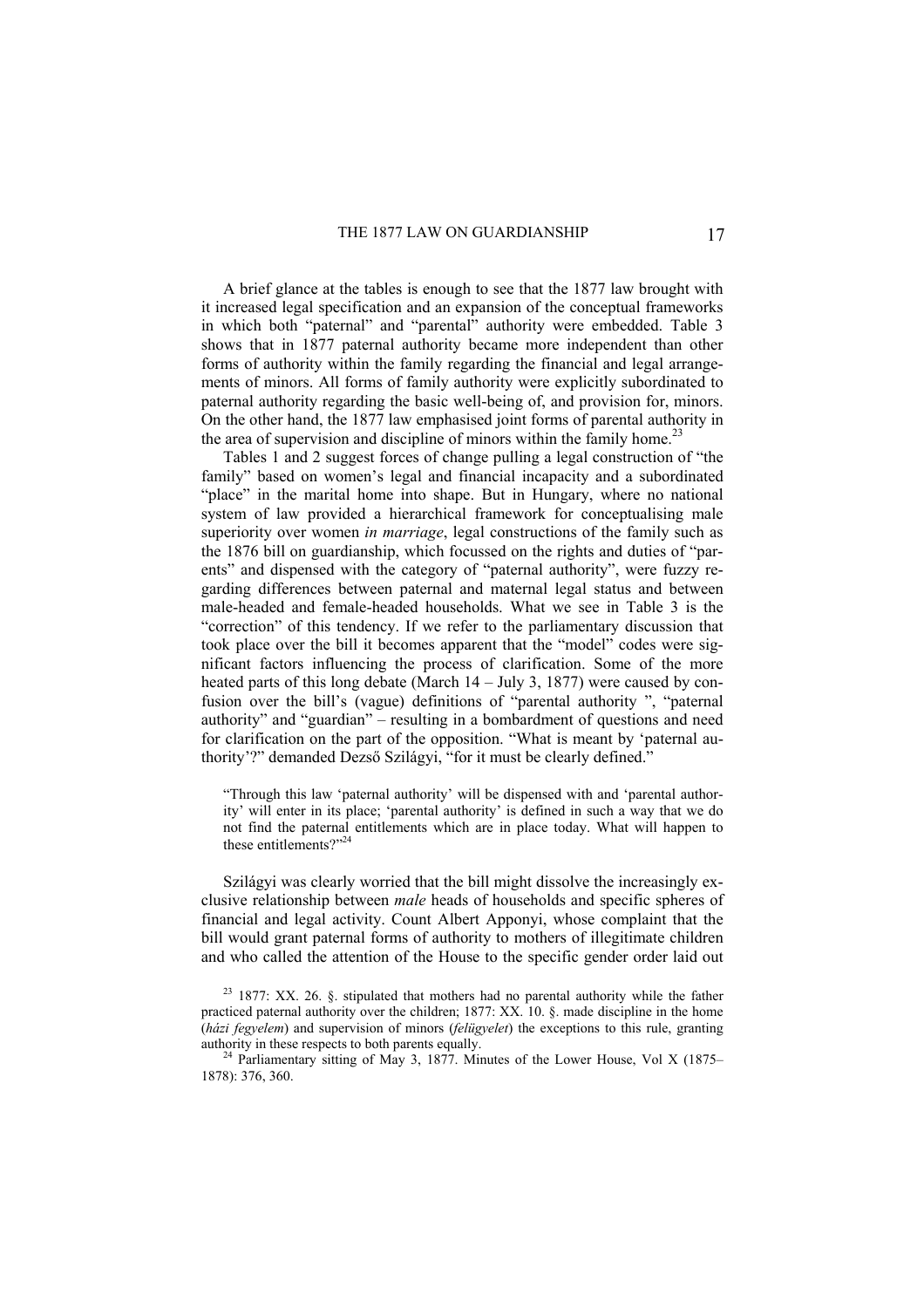in the codes of the "model" states, echoed this fear. "In every codification of law in the world the transference of parental rights to an illegitimate mother is unprecedented." A firm advocate of full codification of Hungarian civil law, Apponyi was one of the strongest critics of the bill; its lack of precision regarding paternal authority and its lack of precision in making paternal authority a *sole* form of authority was central to his justification of codification ("in codified law doubt in such matters is not permitted"). "What is a parental right?" Apponyi asked the House. "According to this bill it is nothing but many different types of legal jurisdiction, a *Protaeus* of family law."<sup>25</sup>

Apponyi's recommendation to the House was that since the bill clearly intended to try and codify basic principles of family law, it should be carefully reviewed by a special committee appointed by the Justice Ministry.26 Others like István Teleszky (who submitted the accepted modification of the bill reinstating the category of "paternal authority") were less patient and urged that retaining the category of paternal authority was not only desirable because it was codified in European legal systems, but also because it was in tune with Hungary's historic (and organic) development as a nation-state. According to Teleszky, the reinforcement of paternal authority within the family was a gauge of national progress, the codification of this principle in Hungarian family law could be seen as proof that Hungary was as progressive as any Western European state. Paternal authority could also, as we can see from the citation below, be exploited as an imperial tool, emphasising a historic legal union between the territories of Hungary and Transylvania.

"Why not keep to a proper system, which to the best of my knowledge is in place in the most renowned of the European civil codes and is rooted in our laws from the time of Werbőczy [compilor of the *Tripartitum* – A. L.] and is also operational in Transylvania: namely recognition, on the one hand, of the special right of the family head, the husband and the father as 'paternal authority' and recognition, on the other hand, of the special right of the mother as 'natural and legal guardian'."<sup>2</sup>

Here Teleszky's proposition takes the concept of the "Western model" of family law and filters it through what may be described as the "ideological sieve" of Hungarian national unity and progress. He claims European codes as sources of law whilst at the same time emphasising organic legal development in Hungary.28 Paternal authority is thus justified as both traditional and modern, a litmus test of Hungary's historicity and progressiveness.

<sup>&</sup>lt;sup>25</sup> Ibid: 361.

<sup>26</sup> Ibid: 384.

<sup>27</sup> Ibid: 385.

 $28$  The approach here may also be seen as an intriguing combination of the two dominant schools of nineteenth century legal thought: the Exegetical (French) School and Savigny's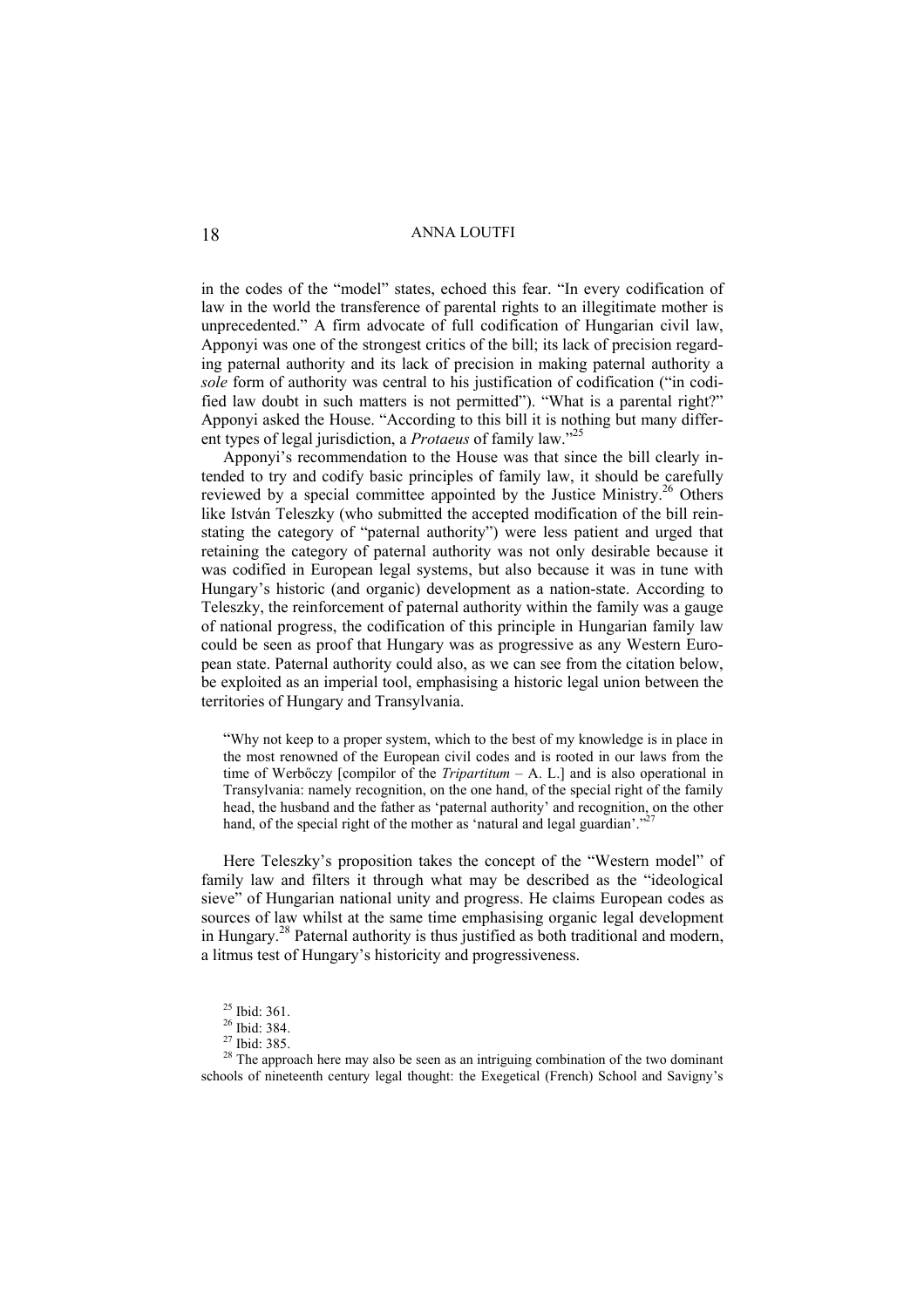Yet in the late nineteenth century, in the absence of a codified legal system, it was also (theoretically) possible to justify the equality of the sexes on the basis of both historical continuity and progress. Addressing the Lower House during discussion of the guardianship bill Pál Mandel turned the equality of male and female authority within the family into a critique of codification and, again, a celebration of Hungarian national tradition and progress.

What has been 'paternal authority' up until now will become 'parental authority'; the mother will have some paternal authority as well. Since in our legislation the mother, the Hungarian housewife, is revered, I have no theoretical objection to this. I approve the equality of father and mother.<sup>29</sup>

What is striking about Mandel's speech is the fictional equality he claims exists in the asymmetrical gender relation contained in the 1876 bill on guardianship. Following the line of reasoning we find that the nation-building agenda served by Teleszky's patriarchalism is served here by Mandel's "feminism". By filtering the bill through the "ideological sieve" of national progress, Mandel's rhetoric exploits new transnational currents emphasising women's rights in law in order to subvert the idea of the Western legal model, attacking codification in order to promote Hungarian national development as something unique – perhaps even more progressive than Western states! For Mandel Hungarian legal tradition was not, as for Teleszky, one based on paternal authority within the family, but one based on gender equality. "Codification processes ignore centuries of legal development and customary law ... and wish to simply dispense with our organically developed institution of the equality of the mother [*az anya egyenjogusága*]."30

### *Conclusion*

 $\overline{a}$ 

In Hungary of the 1870s "the family" was about to become the target of national and transnational civil legal codification processes. But two obstacles hindered this process, one at a transnational level, the second at a local level. Transnationally, family law had reached a crossroads – located between married women's dependence and independence. This meant that a specific direction for Hungarian family law was not clearly provided by Western legal models. Locally, family law could not be codified while the nation building project was still "incomplete". In spite of these obstacles however, the 1877 law's patriarchal division of labour between men and women within the family was a

<sup>(</sup>German) Historical School. See R. C. Van Caenegem, *An Historical Introduction to Private Law*. Cambridge University Press (1992): 142.

<sup>&</sup>lt;sup>29</sup> Parliamentary sitting of May 1, 1877. Minutes of the Lower House, Vol X (1875– 1878): 331. 30 Minutes for the sittings of May 1 and 3. Ibid: 332.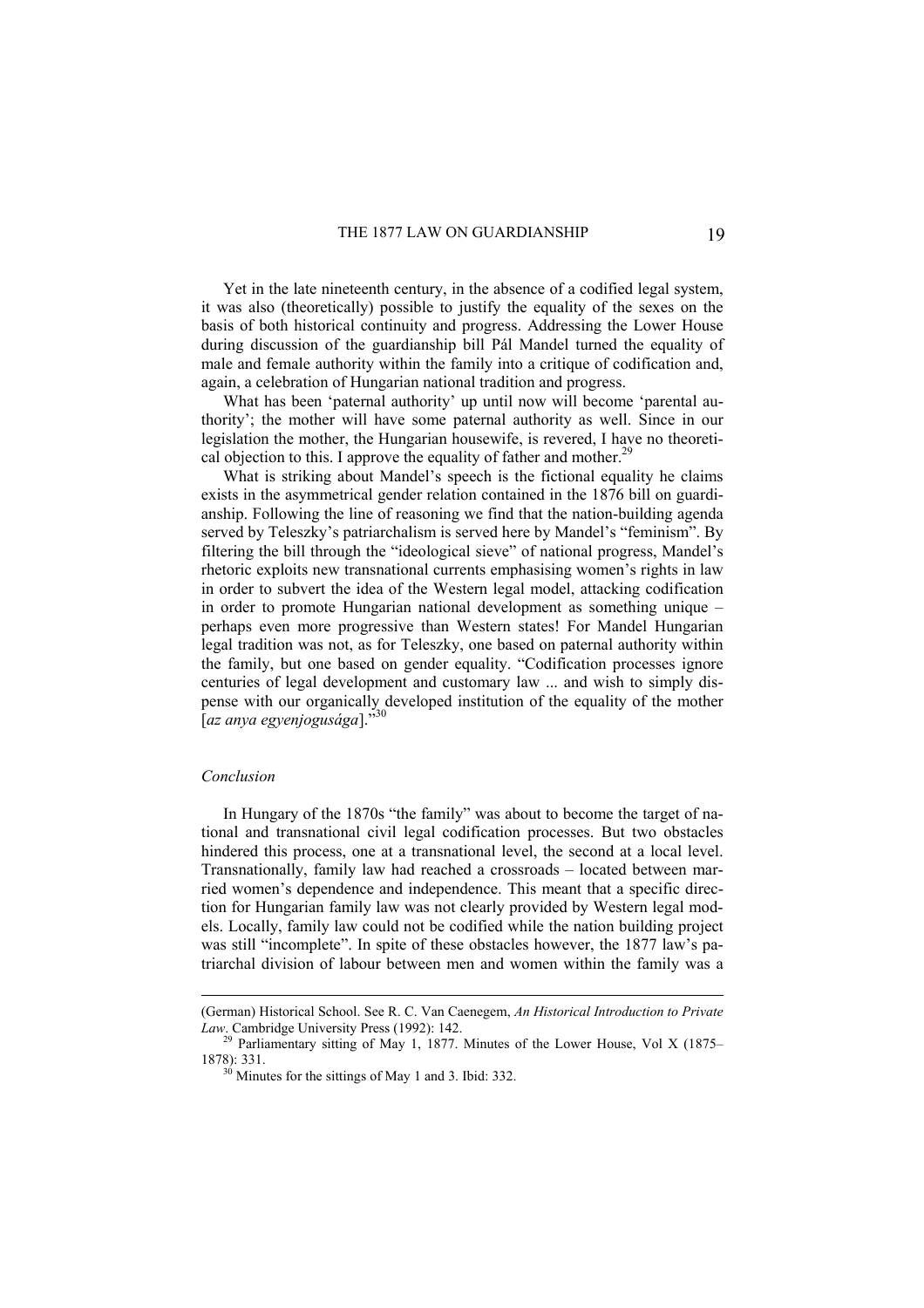step towards a national utopian vision of "breadwinner" and "housewife" in Hungary (contained in the laws of the model states), and the utopian legal assumptions of the model nations helped "correct" dangerous tendencies in Hungarian legal developments straying away from strict patriarchal legalist divisions within the family. While the nineteenth century would not see the codification of Hungarian law, the national patriarchal legalist utopian model remained a powerful influence on attitudes to gender roles in Hungarian legal thought and state policy.

 Nevertheless, it is possible to argue that the patriarchal 1877 law reflected the weakness of utopian patriarchal legalism in Hungary rather than the strength of its influence, since the process of drafting the law reflected the difficulties of national codification, which was considered to belong to the distant future. Beyond the perimeters of Hungary, patriarchal utopian visions of family life became increasingly impossible to sustain due to social and economic instabilities and the impoverishment of families – factors which weakened the implementation of these ideas in Hungary, where intensive industrialisation was coupled with national administrative and legal disunity.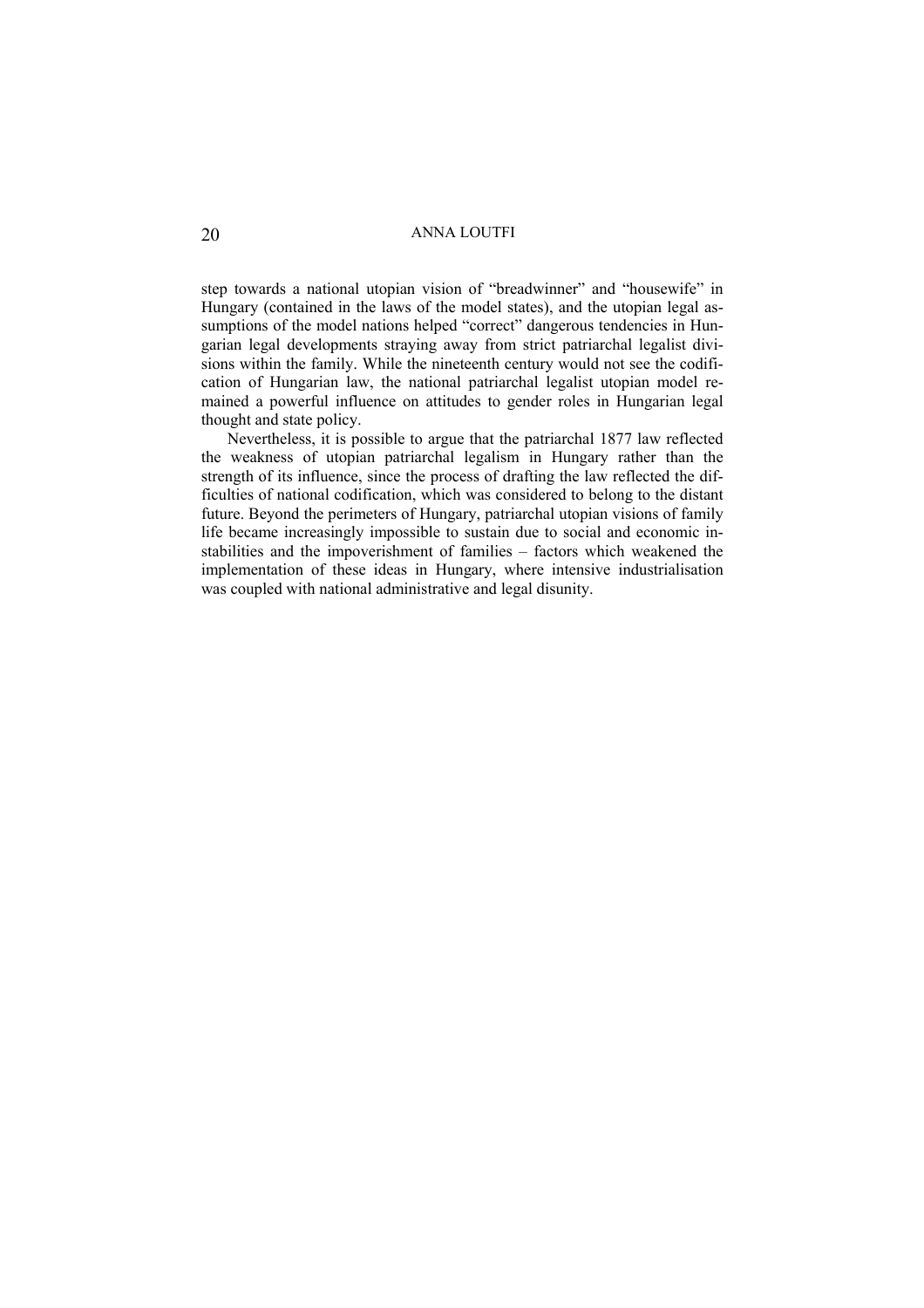# **PATRIARCHÁLIS TÖRVÉNYHOZÓI UTÓPIA MAGYARORSZÁGON A 19. SZÁZAD VÉGÉN. A"NEMZETI KIVÁLASZTÁS" FOLYAMA-TÁRÓL VALÓ VITA MŰKÖDÉS KÖZBEN AZ 1877. ÉVI GYÁMSÁGI TÖRVÉNY PÉLDÁJÁN**

# *Összefoglalás*

Milyen társadalomképük volt azoknak a férfiaknak, akik felelősek voltak a törvények kialakításáért és kodifikációjáért az újkori Európában? Miért írhatók le azok a társadalmak utópiaként, amelyek a szemük előtt lebegtek? Miben különböztek a kelet-európai utópiák a nyugat-európaiaktól? A szerző Partha Chatterjee<sup>31</sup> érveléséből kölcsönözve feltételezi, hogy a törvényhozás tervezeteit a család utópikus felfogására alapozták, a családéra, amelyet a nemzeti stabilitás alapjának és a társadalmi folytonosság eszközének tekintettek, és amelyet szembeállítottak a családon kívüli, változó, modernizálódó és instabil világgal. A munka nemek szerinti megosztása a házasság intézményén keresztül működött. A családok az egy keresős modellt testesítették meg: a férfiak voltak a kenyérkeresők és a feleségek pedig a háziasszonyok. Ez a felfogás "patriarchális utópia," mivel különböző szerepeket tart fenn a férfiaknak és nőknek a nemzetállam szolgálatában oly módon, hogy felértékeli és tekintéllyel ruházza fel a férfiszerepet. A tanulmány a patriarchális törvényhozói utópiákat vizsgálja az 1877. évi "nem teljes" és kétértelműen patriarchális magyar családjogi törvény megalkotása kapcsán, amikor új törvényt hoztak a gyámságról. Magyarországon a nyugat-európai patriarchális törvényhozói utópia felfogásához való alkalmazkodás nehézségekbe ütközött, mivel 1867 után Európa-szerte változott a jogelmélet. Elmozdulás következett be, amelynek során a hangsúly a szülői (azaz apai és férji) hatalomról és tekintélyről a házasságban élő nők nagyobb függetlenségére, a gyermek érdekeire és az állam esetleges szerepére helyeződött át, amely tényezők új alternatívát jelentettek a szülői (apai) hatalommal szemben. A magyar jogi diskurzusok a következő problémát jelenítették meg: egyszerre kellett volna alkalmazniuk az új jogi paradigmát és a nyugati nemzetállamok már megszilárdult patriarchális jogi alapelveit. A következmény: a férfi kenyérkereső történeti jogi modellje összekapcsolódott a stabil nemzetállam modern utópikus felfogásával. A "Nyugat-Európán kívüli" régiók jogyiszonyainak elemzése felhívja a figyelmet a nemzet mint stabil kormányzati ideál gyengeségére és egyszersmind annak patriarchális vonásaira.

31 Partha Chatterjee, *The Nation and its Fragments: Colonial and Postcolonial Histories,*  Princeton University Press, Princeton, New Jersey, 1993.